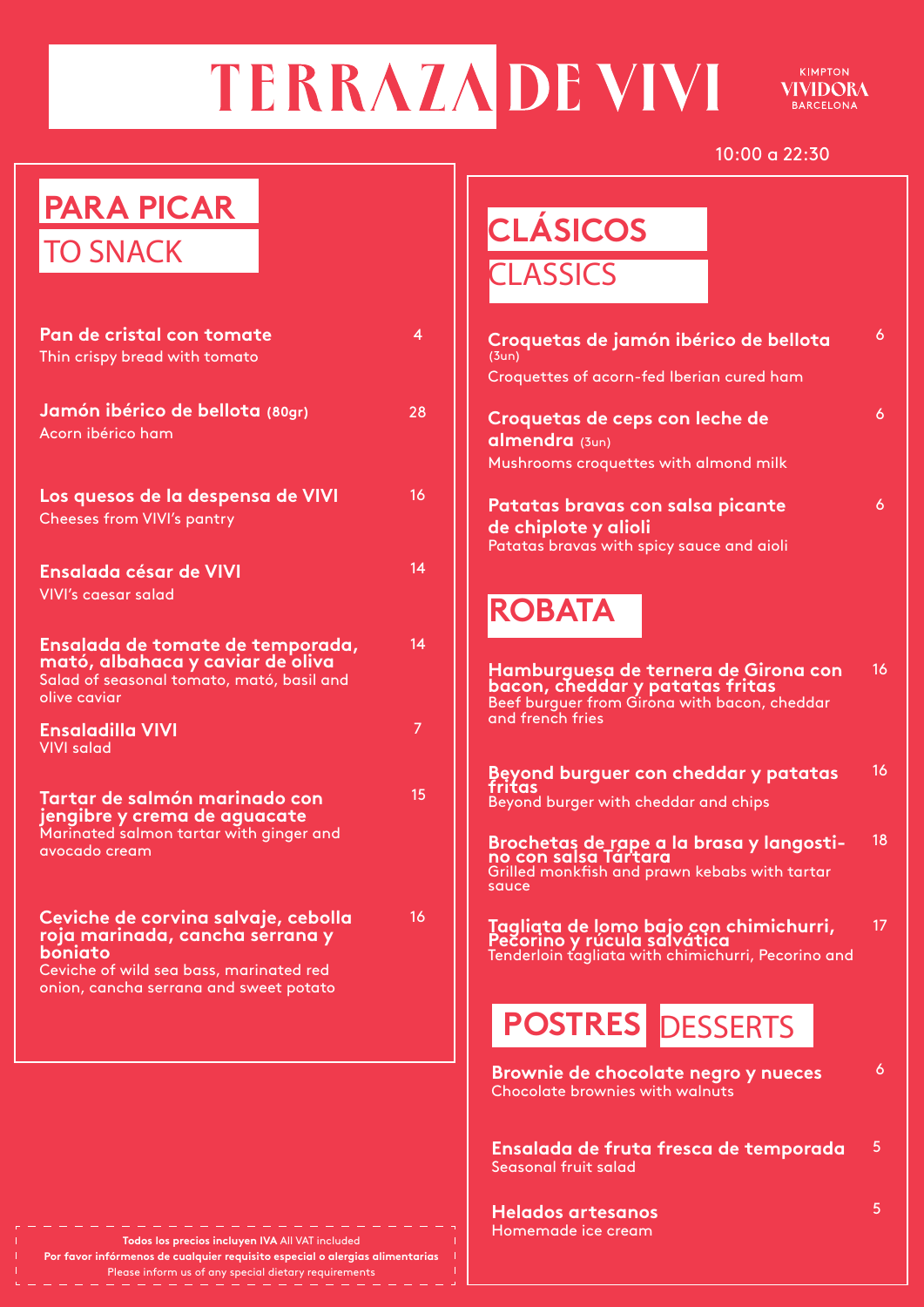# TERRAZA DE VIVI

 $\Box$ 

**KIMPTON VIVIDORA BARCELONA** 

# **ESPUMOSOS**

SPARKLING WINE

| <b>Cava Parxet Cuvée 21 Brut</b><br>Pansa blanca                                        | 9  | 28  |
|-----------------------------------------------------------------------------------------|----|-----|
| <b>Ars Collecta Brut</b><br>Cava<br><b>Eco Corpinnat</b><br>Macabeu Perallada, Xarel·lo | 12 | 39  |
| <b>Ars Collecta Rose</b><br>Cava<br><b>Pinot Noire, Chardonnay</b>                      | 14 | 42  |
| <b>Taittinger Brut Reserve</b><br>Champagne<br>Pinot Noire, Chardonnay, Meunier         |    | 85  |
| <b>Taittinger Brut Reserve Rose</b><br>Champagne<br>Pinot Noir, Chardonnay, Meunier     |    | 115 |

### **VINO BLANCO** WHITE WINE

| La Charla<br>Rueda Verdejo                   | 8 | 28 |
|----------------------------------------------|---|----|
| Vora La Mar<br><b>Alella</b><br>Pansa Blanca | 8 | 28 |
| <b>L'anec Mut</b><br><b>DO Penedes</b>       | 7 | 24 |

| <b>VINO ROSADO</b>                                                             |   |    |
|--------------------------------------------------------------------------------|---|----|
| <b>ROSE WINE</b>                                                               |   |    |
| Morenillo, Bernaví<br><b>Terra Alta</b><br>Morenillo                           | 8 | 28 |
| Chateau de L'Aubade<br>Coste de Provance, Francia<br>Grenache, Carignan, Syrah |   | 34 |

#### **VINO TINTO** RED WINE  $\overline{\P}$ 8 28 **Santes** Tempranillo 10 34 **Bozeto de Exopoto Bodegas Exopoto Rioja** Garnacha tinta, Tempranillo, Graciano 8 28**Austum** Tinto fino

**Todos los precios incluyen IVA** All VAT included **Por favor infórmenos de cualquier requisito especial o alergias alimentarias** Please inform us of any special dietary requirements

<u> 2022 - 2023 - 2023 - 20</u>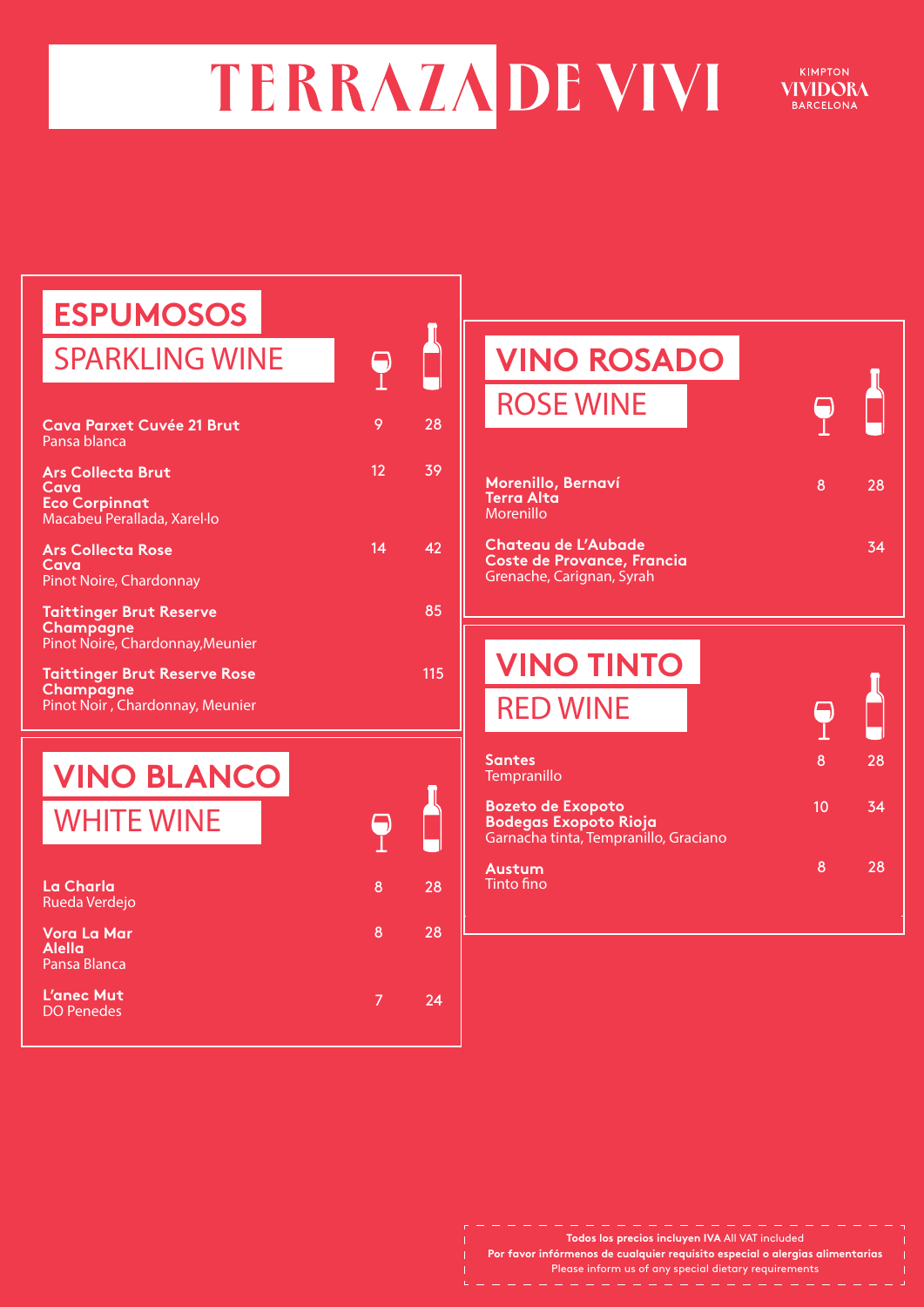# TERRAZA DE VIVI

KIMPTON **VIVIDORA BARCELONA** 

## **COCTELES DE LA CASA** SIGNATURE COCKTAILS

**Consulta con nuestro equipo el cóctel que deseas** Ask our team for the cocktail of your dreams

| <b>RASPBERRY GIN FIZZ</b><br>Gin, Chambord, Frutos Rojos, Sirope de<br>Azúcar, Zumo Luma-Limón, Clara de<br>Huevo, London Essence Tonica<br>Gin, Chambord, Red Fruits, Sugar Syrup,<br>Lime-Lemon Juice, Egg White, Feveer                                                                                                                                                                                                                                              | 14       |                                                                                                                                                                                                                                                                                                                                                                         |          |
|-------------------------------------------------------------------------------------------------------------------------------------------------------------------------------------------------------------------------------------------------------------------------------------------------------------------------------------------------------------------------------------------------------------------------------------------------------------------------|----------|-------------------------------------------------------------------------------------------------------------------------------------------------------------------------------------------------------------------------------------------------------------------------------------------------------------------------------------------------------------------------|----------|
| <b>Tree Tonic</b><br><b>MARY POME</b><br>Gin Marecerado, Granada, Sirope de<br>Azúcar, Zumo de Lima-Limón<br>Macerated Gin with Rosemary,<br>Pomegranate, Sugar Syrup, Lime-Lemon<br>Juice<br><b>TWENTY NINE THIRTY</b><br>Tequila Infusionada con Té Manhatan,<br>Triple Sec, Cordial de Especiado de Sake,<br>Agua de Azahar, Zumo de Lima-Limón<br>Infused Tequila with Manhattan Tea, Triple<br>Sec, Spiced Cordial Sake, Orange Blossom<br>Water, Lime-Lemon Juice | 14<br>14 | <b>SANGRÍAS</b><br><b>VIVIDORA</b><br><b>VINO TINTO</b><br><b>Red Wine</b><br><b>Brandy Torres 10y, Triple Sec, Crème</b><br>de Cassis, Zumo de Naranja, Zumo de<br>Lima-Limón, Sirope de Azúcar, Sirope de<br><b>Canela, Vino Tinto</b><br>Brandy Torres 10y, Triple Sec, Crème de<br>Cassis, Orange Juice, Lime-Lemon Juice,<br>Sugar Syrup, Cinnamon Syrup, Red Wine | 35<br>10 |
| <b>CITRUS SOUR</b><br>Vodka, Cordial Cítrico de Flor de Sauco y<br>Miel, Oleo Saccharum, Zumo de Pomelo,<br><b>Clara de Huevo</b><br>Vodka, Citrus Elderflower and Honey Cordial,<br>Oleo Saccharum, Grapefruit Juice, White Egg<br><b>CROSS THE ATLANTIC</b>                                                                                                                                                                                                           | 14       | <b>VINO BLANCO</b><br><b>White Wine</b><br>Ron, Triple Sec, Licor de Melocotón,<br>Zumo de Piña, Fruta de la Pasión, Sirope<br>de Azucar, Vino Blanco<br>Rum, Triple Sec, Peach Liqueur, Pineapple<br>Juice, Passion Fruit, Sugar Syrup, White                                                                                                                          | 10<br>35 |
| <b>Whiskey Rye, Porto Tawny 10y, Suze,</b><br>Maraschino<br>Whiskey Rye, Porto Tawny 10y, Suze,<br>Maraschino<br><b>MANDARIN NEGRONI</b><br>Gin infusionado con Rooibos, Campari<br>macerado con Frutos Rojos, Napoleon,                                                                                                                                                                                                                                                | 14<br>14 | Wine<br><b>CAVA</b><br><b>Sparkling Wine</b><br>Gin, Triple Sec, Creme de Mure, Zumo de<br>Lima-Limon, Sirope Azucar, Cava<br>Gin, Triple Sec, Creme de Mure, Lime-Le-<br>mon Juice, Sugar Syrup, Sparkling Wine                                                                                                                                                        | 12<br>40 |
| Bitter de Naranja, Bitter de Chocolate<br>Infused Gin with Rooibos, macerated<br>Campari with Red Fruits, Napoleon, Orange<br><b>Bitter, Chocolate Bitter</b><br><b>MONKIRI</b><br>Ron al platano mantequilla, Amaro Averna,<br>Fruta de la Pasión, Zumo de Lima-Limon                                                                                                                                                                                                  | 14       |                                                                                                                                                                                                                                                                                                                                                                         |          |
| Banana Rum Butter, Amaro Averna, Passion<br>Fruit, Lime-Lemon Juice<br><b>CARAMEL MARTINI</b><br>Vodka, Kahlua, Café Espresso, Sirope de<br><b>Caramelo</b><br>Vodka, Kahlua, Espresso, Caramel Syrup                                                                                                                                                                                                                                                                   | 14       | Todos los precios incluyen IVA All VAT included                                                                                                                                                                                                                                                                                                                         |          |
|                                                                                                                                                                                                                                                                                                                                                                                                                                                                         |          | Por favor infórmenos de cualquier requisito especial o alergias alimentarias<br>Please inform us of any special dietary requirements                                                                                                                                                                                                                                    |          |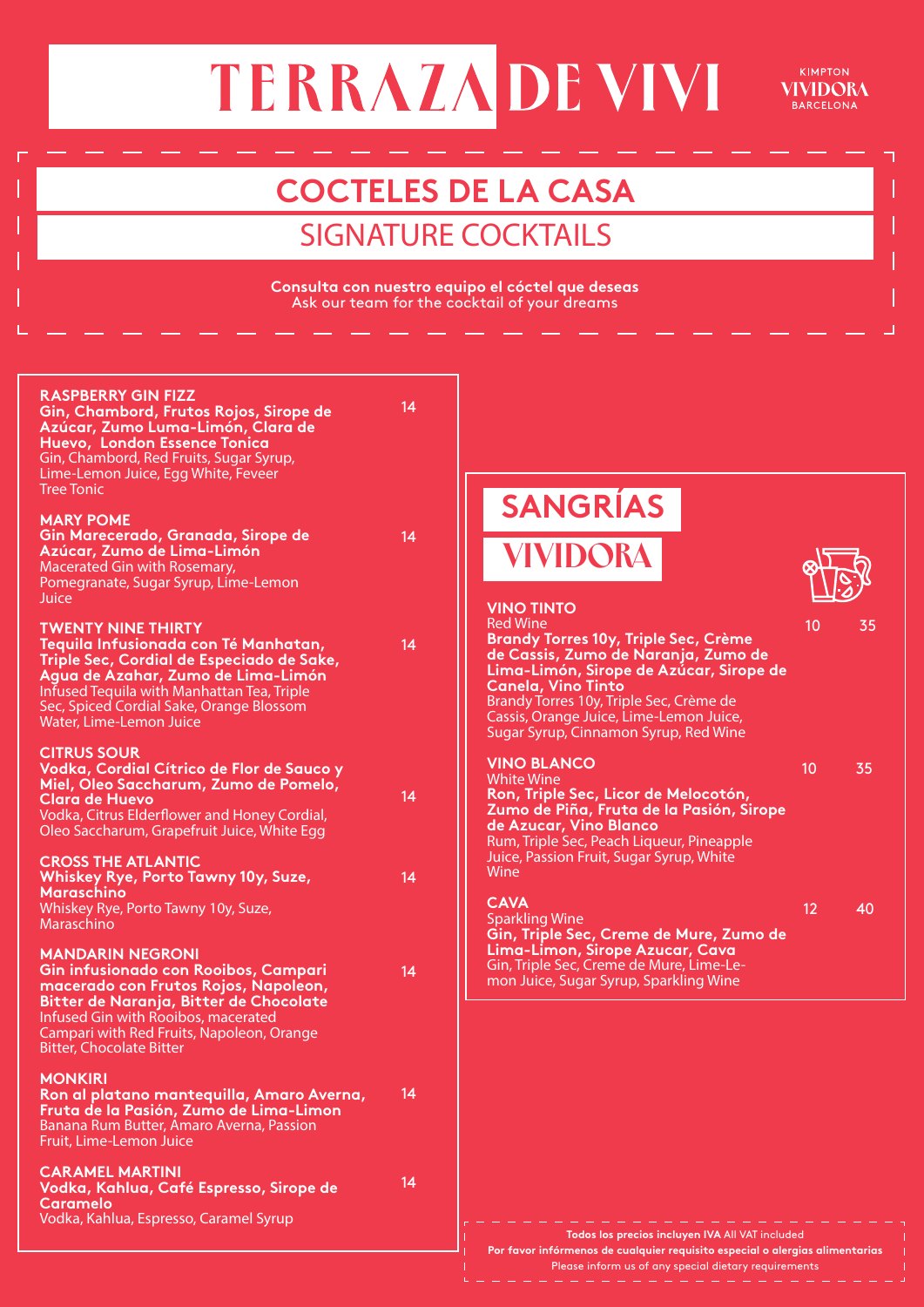# TERRAZADE VIVI VIVIDORA

### **GINEBRAS** GIN

| Aviation (U.S.)                  | 15 |
|----------------------------------|----|
| Beefeater 24 (U.K.)              | 14 |
| <b>Brockmans (U.K.)</b>          | 15 |
| <b>Gin Mare (Spain)</b>          | 15 |
| Ginraw (Spain)                   | 14 |
| Hendrick's (Scotland)            | 14 |
| Martin Miller's (U.K.   Iceland) | 14 |
| <b>Monkey 47 (Germany)</b>       | 16 |
| <b>Nordes (Spain)</b>            | 14 |
| Sipsmith Green Gin (U.K.)        | 14 |
| <b>Botanist (Scotland)</b>       | 15 |
| <b>Tanqueray Ten (U.K.)</b>      | 15 |
| By the Dutch (The Netherlands)   | 15 |
| Gin Numero 3 (U.K.)              | 14 |

### **VODKA**

| 16 |
|----|
| 15 |
| 15 |
| 15 |
|    |

#### **RON** RUM

| Appleton Estate 12 (Jamaica)                   | 15   |
|------------------------------------------------|------|
| <b>Botran 12 (Guatemala)</b>                   | 1550 |
| Diplomatico Reserva Exclusiva (Venezuela)      | 15   |
| Dos Maderas 5+3 (Caribe)                       | 15   |
| El Dorado 12 (Guyana)                          | 16   |
| <b>Gosling's Black Seal (Bermuda)</b>          | 13   |
| Havana Seleccion De Maestros (Cuba)            | 15   |
| <b>Plantation 20 Aniversario Xo (Barbados)</b> | 20   |
| <b>Plantation Pineapple (Caribe)</b>           | 18   |
| <b>Plantation Panama 2004 (Panama)</b>         | 18   |
| Plantation Xaymaca (Jaimaca)                   | 16   |
| Zacapa Centenario 23 (Guatemala)               | 18   |
| Ron Wray & Nephew Overproof (Jamaica)          | 15   |
| <b>Banks 5 Years Island (Caribe)</b>           | 15   |
| <b>Clement 10 (Martinique)</b>                 | 26   |
|                                                |      |

### **WHISKY BLEND**

| Johnnie Walker Blue Label (Scotland)   | 40        |
|----------------------------------------|-----------|
| <b>Monkey Shoulder (Scotland)</b>      | 14        |
| <b>Compass Box Hedonism (Scotland)</b> | <b>20</b> |
| <b>Chivas 18 (Scotland)</b>            | 20        |

### **WHISKY**

| Four Roses Single Barrel (Kentucky) | 13 |
|-------------------------------------|----|
| <b>Maker's Mark (Kentucky)</b>      | 13 |
| Michter's Rye(Kentucky)             | 15 |
| Woodford's Reserve (Kentucky)       | 16 |

# **WHISKY**

| Ardbeg 10 (Islay)                              | 15        |
|------------------------------------------------|-----------|
| <b>Bunnahabhain 12 (Islay)</b>                 | 15        |
| <b>Bruichladdich The Classic Ladie (Islay)</b> | 15        |
| <b>Octomore (Islay)</b>                        | 37        |
| <b>Glenkinchie 12 (Lowland)</b>                | 15        |
| Springbank 10 (Campbeltown)                    | 13        |
| <b>Glenrothes Sherry Cask (Speyside)</b>       | $15^{50}$ |
| <b>Benriach 10 Curiositas (Speyside)</b>       | 1350      |
| <b>Macallan Double Cask (Speyside)</b>         | 16        |
| <b>Macallan Rare Cask (Speyside)</b>           | 50        |
| <b>Highland Park 12 (Orkney)</b>               | 14        |
| <b>Glendronach 12 (Highland)</b>               | 15        |
| <b>Dalmore 15 (Highland)</b>                   | 20        |
| <b>Aberfeldy 16 (Highland)</b>                 | 16        |
| <b>Glenlivet Founder's Reserve (Highland)</b>  | 14        |
| Hibiki Harmony (Japan)                         | 28        |
| Yamazaki 12 (Japan)                            | 30        |
| Hakushu 12 (Japan)                             | 30        |
| Nikka Miyagikio (Japan)                        | 22        |
| Nikka Coey Grain (Japan)                       | 16        |
|                                                |           |

**<sup>26</sup> Todos los precios incluyen IVA** All VAT included **Por favor infórmenos de cualquier requisito especial o alergias alimentarias** Please inform us of any special dietary requirements